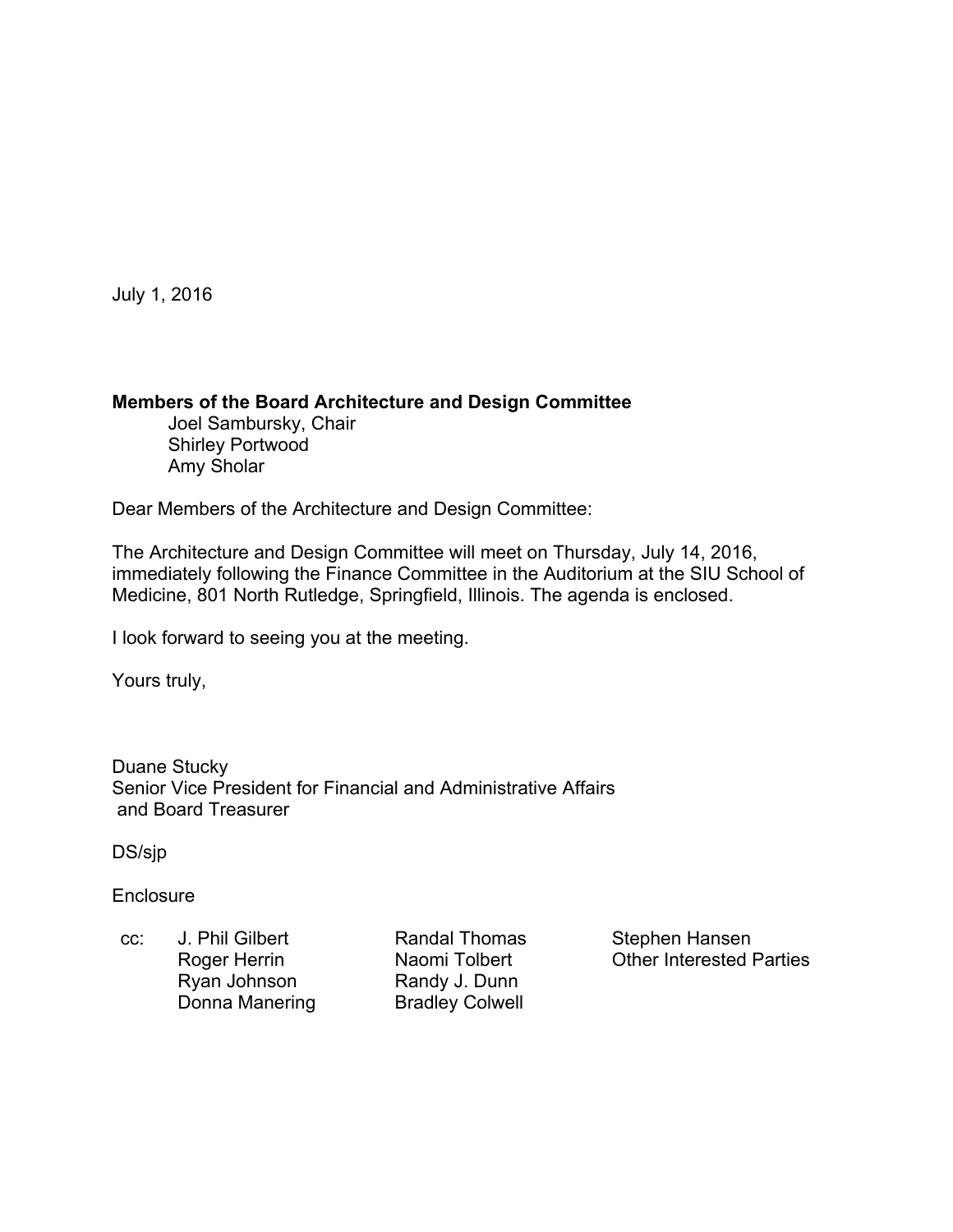# AGENDA

### MEETING OF THE SOUTHERN ILLINOIS UNIVERSITY BOARD OF TRUSTEES ARCHITECTURE AND DESIGN COMMITTEE

Thursday, July 14, 2016 Immediately following the Finance Committee

# Auditorium, SIU School of Medicine 801 North Rutledge Springfield, Illinois

- 1. Approval of Minutes of the Meeting May 5, 2016 (attached).
- 2. Award of Contract: Art and Design East Window Replacement, SIUE (Board Agenda Item U).
- 3. Planning Approval: Water Distribution System Valve and Hydrant Replacement, SIUE (Board Agenda Item V).
- 4. Planning Approval: Resurface/Rebuild School of Dental Medicine Parking Lots, SIUE (Board Agenda Item W).
- 5. Other Business
- 6. Adjournment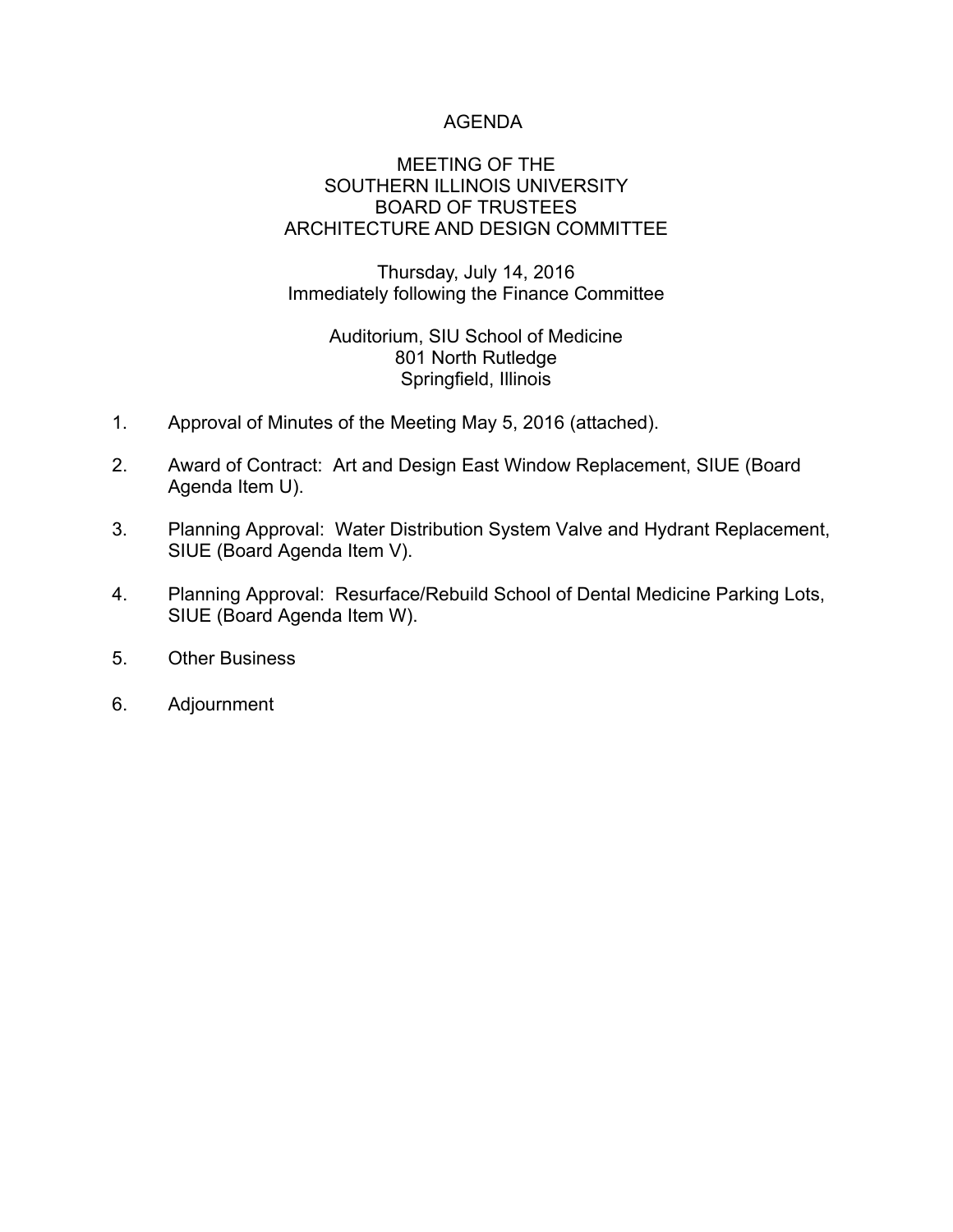## **BOARD OF TRUSTEES**

# **SOUTHERN ILLINOIS UNIVERSITY**

# **Minutes of the Architecture and Design Committee Meeting**

## **May 5, 2016**

The Architecture and Design Committee met following the Finance Committee in Ballroom B of the Student Center, Southern Illinois University Carbondale, Carbondale, IL. Present were: Joel Sambursky (Chair), Allen Shelton, and Amy Sholar. Other Board members present were: J. Phil Gilbert, Roger Herrin, Donna Manering, Dillon Santoni, and Randal Thomas. Absent was: Shirley Portwood. Executive Officers present were: President Randy J. Dunn; Interim Chancellor Bradley Colwell, SIUC; Interim Chancellor Stephen Hansen, SIUE; General Counsel Lucas Crater; Acting Vice President for Academic Affairs James Allen; and Senior Vice President for Financial and Administrative Affairs and Board Treasurer.

#### **Minutes**

Trustee Sholar recommended approval of the minutes of the March 24, 2016, meeting as submitted. The motion was seconded by Trustee Shelton and passed by the Committee.

#### **FY 2017 Operating and Capital Budgets Planning Guidelines (Board Agenda Item K) (joint discussion with Finance Committee).**

Senior Vice President for Financial and Administrative Affairs and Board Treasurer Duane Stucky reviewed the proposed matter in the Finance Committee meeting.

Trustee Sholar recommended approval of the matter and that it be placed on the Board's agenda. The motion was duly seconded by Trustee Shelton and was passed by the Committee.

#### **Approval for Grant of Permanent and Temporary Easement for Pedestrian and Bicycle Path to the City of Carbondale, Carbondale Campus SIUC (Board Agenda Item P).**

Vice Chancellor for Administration and Finance Kevin Bame reviewed the proposed matter.

Trustee Sholar recommended approval of the matter. The motion was duly seconded by Trustee Shelton and passed by the Committee.

## **Approval: Land Exchange with the City of Carbondale, Carbondale Campus, SIUC (Board Agenda Item Q).**

Vice Chancellor for Administration and Finance Kevin Bame reviewed the proposed matter.